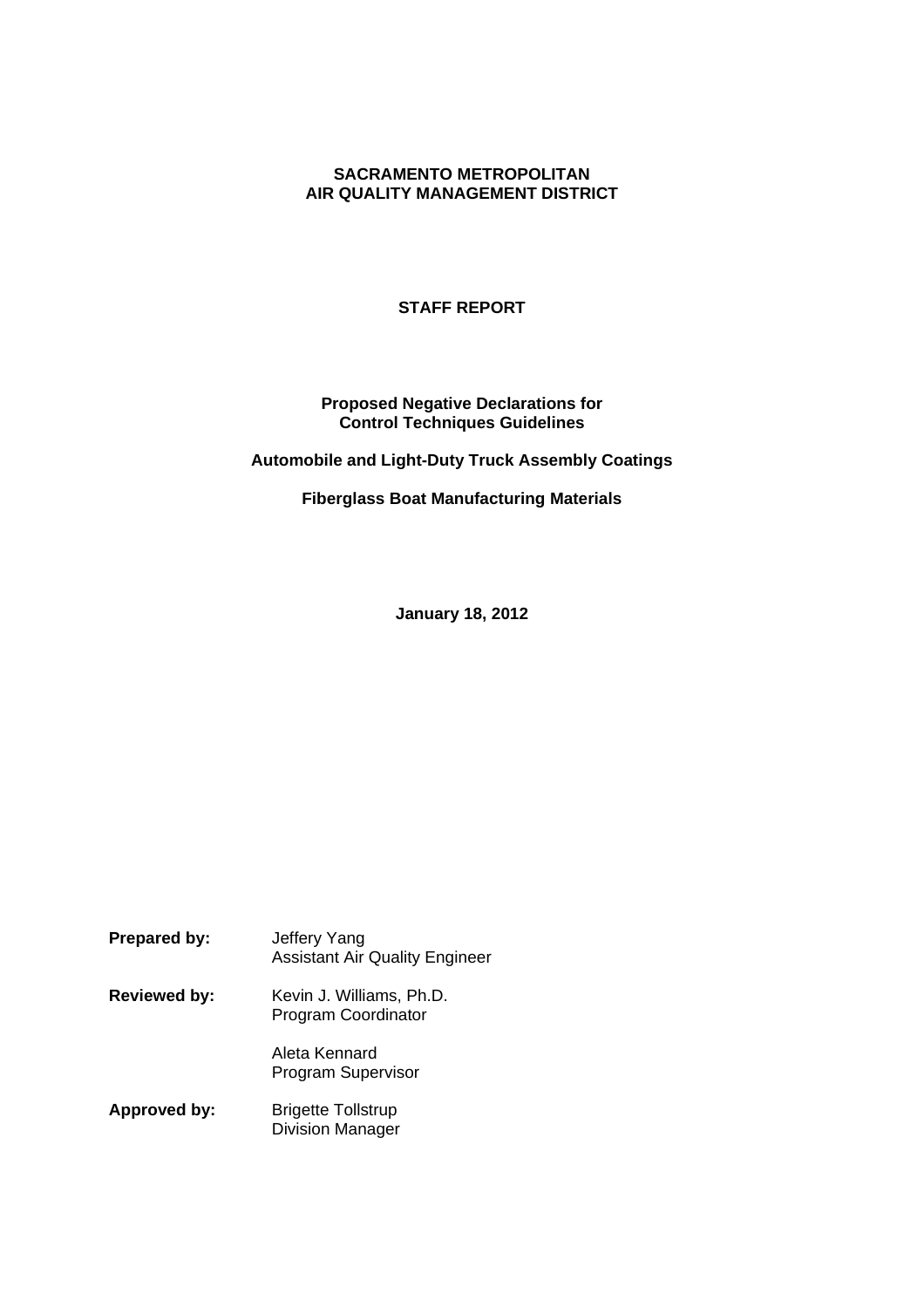### **BACKGROUND**

The District is designated as a severe nonattainment area for the federal 8-hour ozone standard. The Federal Clean Air Act (CAA) specifies that State Implementation Plans (SIPs) for nonattainment areas must include "reasonably available control measures" (RACM), including "reasonably available control technology" (RACT), for sources of emissions<sup>1</sup>. The CAA also provides that for nonattainment areas classified as "moderate" or worse, states must revise their SIPs to include RACT for sources of VOC emissions for each category of VOC sources covered by all Control Techniques Guidelines (CTG) documents issued after November 15, 1990, and prior to the area's date of attainment<sup>2</sup>. EPA defines RACT as "the lowest emission limitation that a particular source is capable of meeting by the application of control technology that is reasonably available considering technological and economic feasibility<sup>3</sup>." EPA periodically publishes information regarding available controls<sup>4</sup>. In developing CTG documents, EPA evaluates, among other things, the sources of VOC emissions and the available control approaches for addressing these emissions, including the costs of such approaches. CTG documents establish the presumptive minimum recommendations for RACT. Areas may deviate from CTG requirements, if justified.

As an alternative to adopting a RACT rule, a state or local agency may adopt a negative declaration documenting that it has no stationary sources or emitting facilities to which the CTG is applicable. The negative declaration must go through the same public review requirements as any other SIP submittal<sup>5,6</sup>. The negative declarations become part of California's State Implementation Plan at Title 40 of the Code of Federal Regulations (CFR) Part 52, Section 52.222. The Board has previously adopted negative declarations for 23 source categories.

#### **SUMMARY**

There are no sources within the District to which the 2008 CTGs for Automobile and Light-Duty Truck Assembly Coatings and Fiberglass Boat Manufacturing Materials are applicable. The purpose of this staff report is to provide sufficient analysis to support the adoption of negative declarations for these two CTGs.

#### **CTG CATEGORIES**

This analysis addresses two CTG documents for source categories in which the District has no sources: Automobile and Light-Duty Truck Assembly Coatings, and Fiberglass Boat Manufacturing Materials.

Staff's evaluation process included, for each CTG source category, an analysis of the CTG applicability, a review of District permitting records, and the emission inventory for the District's Clean Air Plan. Business listings and yellow pages were searched to identify any unpermitted

 $1$  Clean Air Act § 172(c)(1)

<sup>&</sup>lt;sup>2</sup> Clean Air Act § 182(b)(2)(A)

Federal Register Notice 44 FR 53761, September 17, 1979

Clean Air Act §§ 108(b) and (c)

<sup>5</sup> Clean Air Act §110

<sup>6</sup> Title 40 Code of Federal Regulations §51.102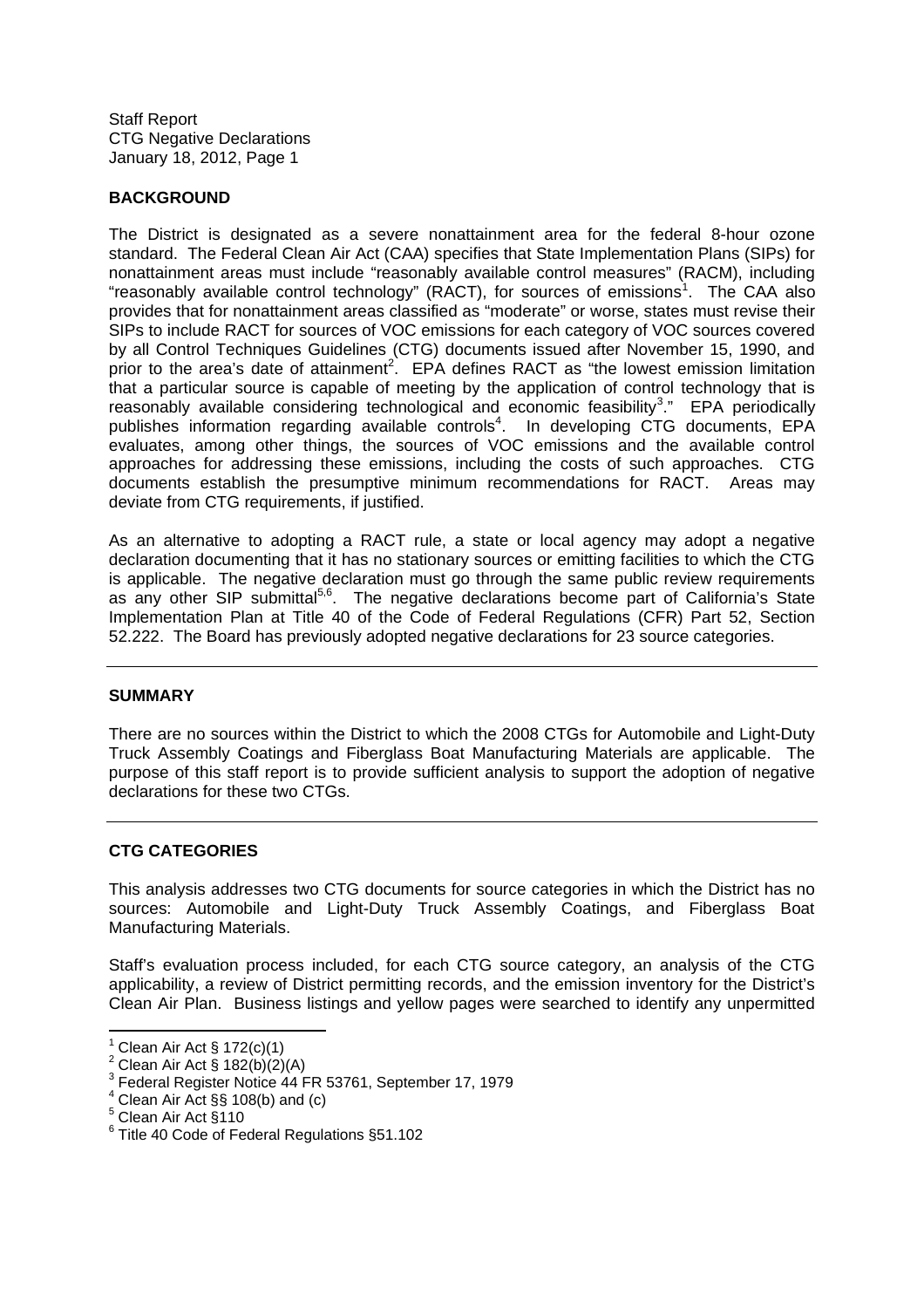sources. The following sections describe each of the CTGs and evaluations of their applicability to sources in the District.

## **Automobile and Light-Duty Truck Assembly Coatings**

Title: Control Techniques Guidelines for Automobile and Light-Duty Truck Assembly Coatings.

Reference: U.S. EPA Publication No. EPA-453/R-08-006, September 2008.

The CTG applies to automobile and light-duty truck assembly coating operations. The source category includes the coatings that are applied to new automobile or new light-duty truck bodies, or body parts for new automobiles or new light-duty trucks. These coatings are applied at automobile or light-duty truck assembly plants. The large majority of these coatings are specifically formulated, marketed and sold for this purpose.

The CTG recommends the following VOC reduction measures: VOC emission limits for coating operations; work practices for storage and handling of coatings, thinners, and coating waste materials; and work practices for the handling and use of cleaning materials.

Staff searched the District permitting database for automotive assembly operations and found no active permits. Furthermore, Staff searched online for information about automobile manufacturing in California. The only remaining facility in California is in Fremont. New United Motor Manufacturing Inc. (NUMMI) operated there until it closed in early 2010. The facility reopened in October 2010 as a manufacturing facility for Tesla Motors, Inc. There are no automobile or light-duty truck assembly facilities within the District and none are expected in the near future. A negative declaration is proposed for this source category.

#### **Fiberglass Boat Manufacturing**

Title: Control Techniques Guidelines for Fiberglass Boat Manufacturing Materials.

Reference: U.S. EPA Publication No. EPA-453/R-08-004, September 2008.

The CTG applies to each fiberglass boat manufacturing facility that manufactures hulls or decks of boats from fiberglass or builds molds to make fiberglass boat hulls or decks and emits 2.7 tons or more of VOC per year. The source category does not include facilities that manufacture solely parts of boats (such as hatches, seats, or lockers), or boat trailers, but do not manufacture hulls or decks of boats from fiberglass, or build molds to make fiberglass boat hulls or decks.

The CTG recommends control of the following:

- Open molding operations, including pigmented gel coat, clear gel coat, production resin, tooling resin, and tooling gel coat;
- Closed molding resin operations;
- Resin and gel coat application equipment cleaning;
- Resin and gel coat mixing operations.

The CTG controls do not include surface coatings applied to fiberglass boats nor to industrial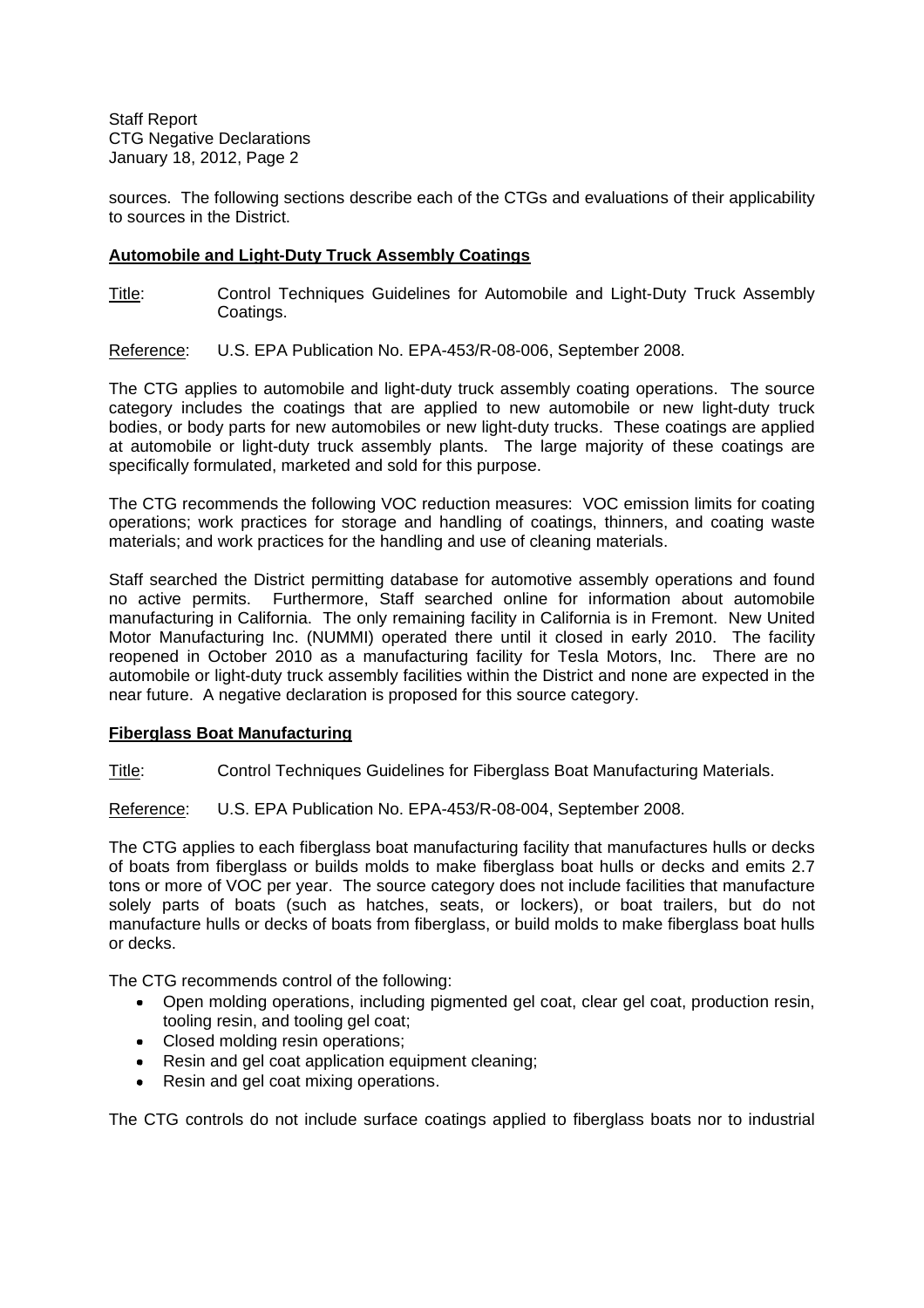adhesives used in the assembly of fiberglass boats. However, polyester resin putties are not considered to be adhesives and are included in the CTG. The CTG does not apply to boat repair operations, only to the manufacture of new fiberglass hulls or decks.

The CTG recommends the following VOC reduction measures: VOC content limits for resins, gel coats, and cleaning solvents; application methods for resins and gel coats; work practices for storage and handling of coatings, thinners, and coating waste materials; and work practices for the handling and use of cleaning materials.

Staff searched the District permitting database and found no active permits for fiberglass boat manufacturing facilities. Staff searched yellow pages for fiberglass boat manufacturing facilities and repair shops. Staff also searched online using terms such as "fiberglass boat manufacturing", "fiberglass boat", "boat manufacturing" and "custom boats" in the Sacramento area. Several boat repair facilities were identified, but only two facilities that potentially manufacture fiberglass boats were identified: Classic Marine, located on Folsom Boulevard in Sacramento, and Whitcat, located in Rancho Cordova at the California State University, Sacramento Aquatic Center. Staff contacted the owners of both facilities to determine the nature and size of their businesses. Classic Marine stated the company makes a small number of custom fiberglass boats (none manufactured in 2010), and those are built outside the District, in El Dorado County. Its primary business is boat repair using epoxy materials.

Whitcat operates as a side business making custom catamarans and has built 20 catamarans since 1986 using a closed molding process. Whitcat built only one boat in 2010, and that boat was built outside the District, in Costa Mesa, California.

Typical catamaran sailboats weigh between 200 and 600 pounds, not all of which is due to the fiberglass hulls. However, to estimate worst case emissions, Staff calculated the VOC emissions from the application of 600 pounds of polyester resin with a monomer content of 50%. The emission factor was calculated using the formula in Table 4 of the CTG for an atomized, open molding application, the most emissive application method. The application of 600 pounds of polyester resin was estimated to result in VOC emissions of 111 pounds, or 0.056 tons per year. To exceed the 2.7 tons per year CTG threshold would require building 48 boats per year using the open molding process. This is more than twice the number of boats that Whitcat has built in the last 25 years combined. Furthermore, the catamarans built by Whitcat use a closed molding process, which is much less emissive than an open molding process. Staff concludes that Whitcat's VOC emissions are less than the CTG threshold.

The conversations with Classic Marine, Whitcat, and with a longtime Sacramento area boat repair shop (Sacramento Boat Repair) also confirmed that there are no other boat manufacturing facilities remaining in Sacramento County. No fiberglass boat manufacturing facilities large enough to exceed the CTG emissions threshold are expected in the near future. A negative declaration is proposed for this source category.